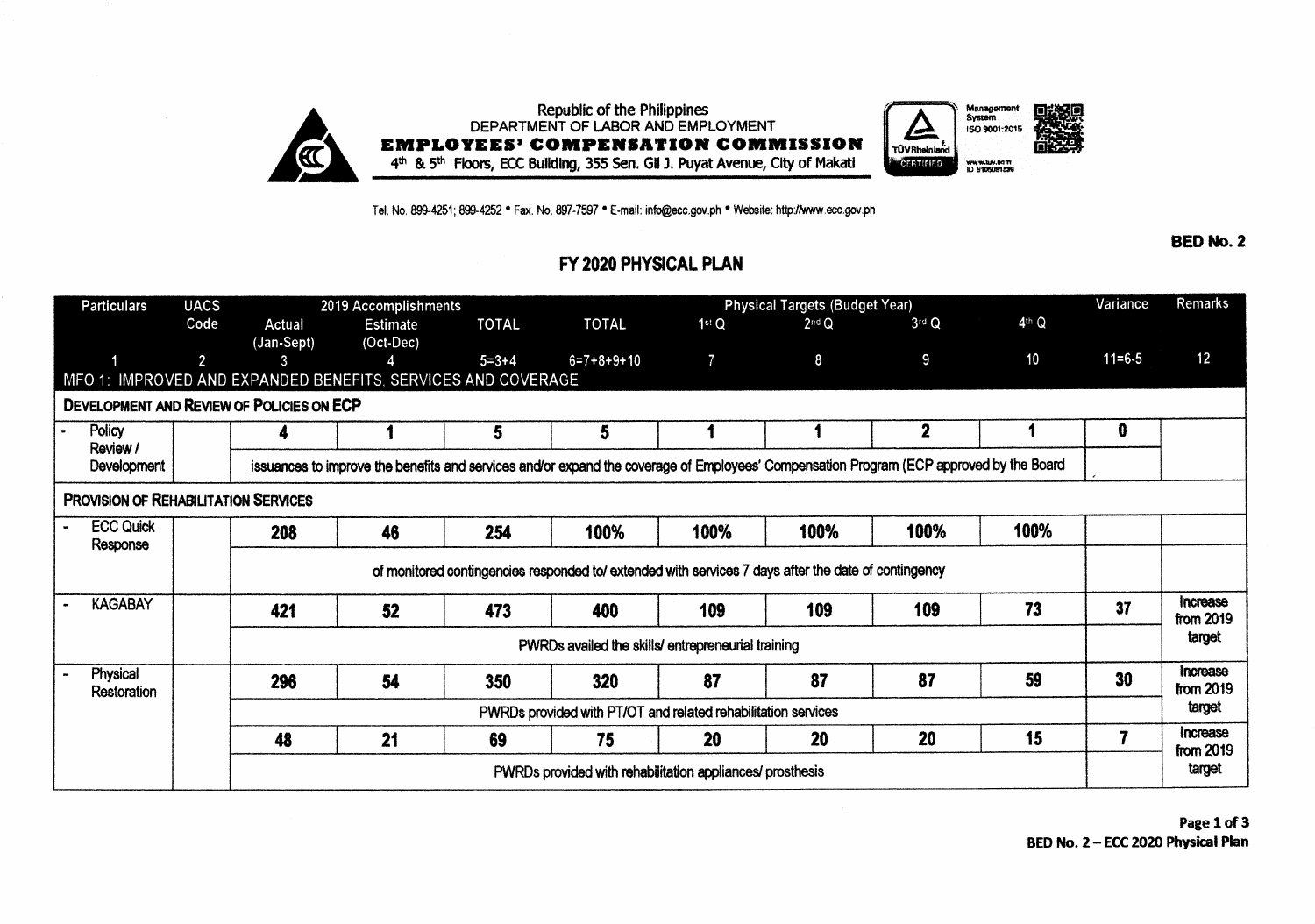| <b>Particulars</b>                            | <b>UACS</b>    |                                      | 2019 Accomplishments    | <b>Physical Targets (Budget Year)</b> |                     |                         |                      |                         |                         |            | Remarks               |
|-----------------------------------------------|----------------|--------------------------------------|-------------------------|---------------------------------------|---------------------|-------------------------|----------------------|-------------------------|-------------------------|------------|-----------------------|
|                                               | Code           | Actual                               | <b>Estimate</b>         | <b>TOTAL</b>                          | <b>TOTAL</b>        | 1 <sup>st</sup> Q       | 2 <sup>nd</sup> Q    | $3rd$ Q                 | 4th Q                   |            |                       |
|                                               |                | (Jan-Sept)                           | (Oct-Dec)               |                                       |                     |                         |                      |                         |                         |            |                       |
|                                               | $\overline{2}$ | 3                                    |                         | $5 = 3 + 4$                           | $6=7+8+9+10$        | $\overline{7}$          | 8                    | 9                       | 10                      | $11 = 6.5$ | 12                    |
| <b>ECP INFORMATION DISSEMINATION</b>          |                |                                      |                         |                                       |                     |                         |                      |                         |                         |            |                       |
| No. of IEC                                    |                |                                      |                         |                                       |                     |                         |                      |                         |                         |            | Increase              |
| materials                                     |                | 4                                    | 6                       | 10                                    | 10                  | $\bf{0}$                | 4                    | 4                       | $\overline{2}$          | 5          | from 2019             |
| developed and                                 |                |                                      |                         |                                       |                     |                         |                      |                         |                         |            | target                |
| produced                                      |                | IEC materials developed and produced |                         |                                       |                     |                         |                      |                         |                         |            |                       |
|                                               |                |                                      |                         |                                       |                     |                         |                      |                         |                         |            |                       |
| No. of ECP                                    |                | 552                                  | 200                     | 752                                   | 720                 | 196                     | 196                  | 196                     | 132                     | 27         | Increase<br>from 2019 |
| advocacy<br>seminars                          |                | <b>ECP</b> seminars                  | <b>ECP</b> seminars     | <b>ECP</b> seminars                   | <b>ECP</b> seminars | <b>ECP</b> seminars     | <b>ECP</b> seminars  | <b>ECP</b> seminars     | <b>ECP</b> seminars     |            | target                |
| conducted                                     |                | conducted w/                         | conducted w/            | conducted w/                          | conducted w/        | conducted w/            | conducted w/         | conducted w/            | conducted w/            |            |                       |
|                                               |                | 29,548                               | 10,643                  | 40,191                                | 37,000              | 10,088                  | 10,088               | 10,088                  | 6,736                   | 1,000      | Increase              |
|                                               |                | participants                         | participants            | participants                          | participants        | participants            | participants<br>from | participants<br>from    | participants<br>from    |            | from 2019             |
|                                               |                | from                                 | from                    | from                                  | from                | from                    |                      | 4,390                   | 2,390                   | 1,100      | target                |
|                                               |                | 13,402                               | 5,629                   | 19,031                                | 16,100              | 4,390                   | 4,390                |                         | companies               |            |                       |
|                                               |                | companies                            | companies               | companies                             | companies           | companies               | companies            | companies               |                         |            |                       |
| MFO 2: APPEALED CASES DISPOSED                |                |                                      |                         |                                       |                     |                         |                      |                         |                         |            |                       |
| <b>DISPOSITION OF EC APPEALED CASES</b><br>1. |                |                                      |                         |                                       |                     |                         |                      |                         |                         |            |                       |
| No. of appealed                               |                | 92%                                  | 90%                     | 91%                                   | 100%                | 100%                    | 100%                 | 100%                    | 100%                    |            |                       |
| cases disposed                                |                | <b>Disposition rate</b>              | <b>Disposition rate</b> | <b>Disposition rate</b>               | Disposition rate    | <b>Disposition rate</b> | Disposition rate     | <b>Disposition rate</b> | <b>Disposition rate</b> |            |                       |
| (docketed as of                               |                |                                      |                         |                                       |                     |                         |                      |                         | by Nov. 20,             |            |                       |
| 20 November                                   |                | (49 EC cases                         | (26 EC cases            | (75 EC cases                          |                     |                         |                      |                         | 2020                    |            |                       |
| 2020)                                         |                | disposed out of                      | disposed out of         | disposed out of                       |                     |                         |                      |                         |                         |            |                       |
|                                               |                | 53 cases                             | 29 cases                | 82 cases                              |                     |                         |                      |                         |                         |            |                       |
|                                               |                | received)                            | received)               | received)                             |                     |                         |                      |                         |                         |            |                       |
|                                               |                |                                      |                         |                                       |                     |                         |                      |                         |                         |            |                       |